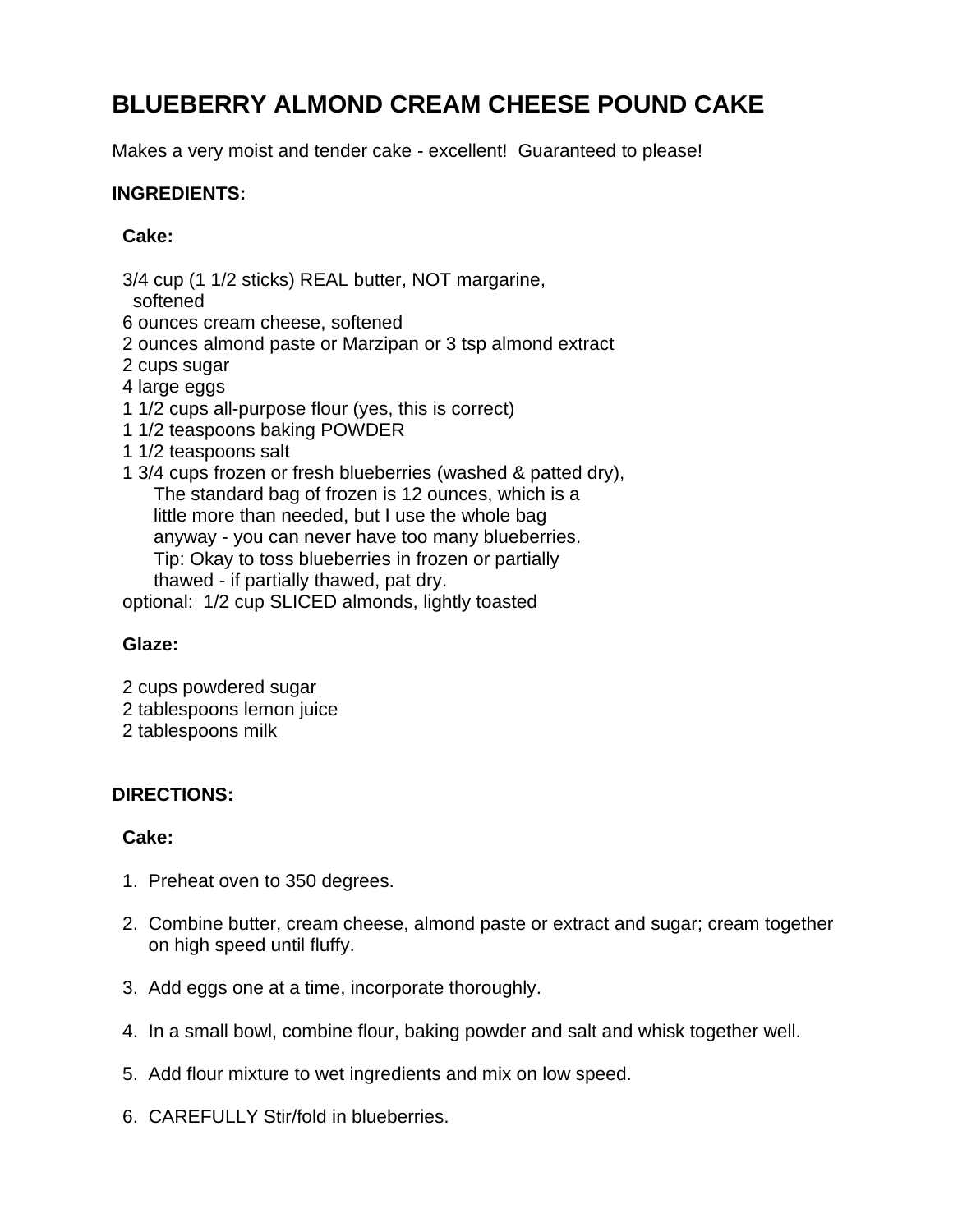- 7. Spoon into well-greased Bundt pan (10", 12-cup).
- 8. Bake for 50-60 minutes or until wooden skewer comes out cleanly.
- 9. Allow to cool for 30 minutes.
- 10. Invert serving plate and place it over the top of the Bundt pan. Carefully flip the plate and pan together and, if necessary, tap pan to get the cake to release.

#### **Glaze:**

- 1. Combine all ingredients in a bowl no need to sift powdered sugar.
- 2. Stir/whisk until smooth.
- 3. Drizzle with whisk, fork, spoon, etc. over cake.
- 4. Sprinkle with almonds.

#### **TIPS:**

Omit the almonds if you'd like.

Sliced almonds toast VERY quickly - in about 2-3 minutes at 350 degrees, so don't take your eyes off them. Seriously, you will burn them if you don't watch closely. They should be removed the first time you see one turning a little brown.

Real almond paste can sometimes be difficult to find and expensive - a good, suitable substitute is an equal amount of Marzipan. These products usually come in small (7 oz.), bologna-like wrapped tube and can be found on the baking items aisle. Sometimes the tubes are in a small box.

Almond paste and Marzipan can sometimes be difficult to work with, so heat it in the microwave at 10-second intervals to soften it up, then press it with a fork to break it up. It should incorporate into the batter with adequate mixing on high speed.

If you just don't want to mess with the hassle and expense of the almond paste, and I usually don't, just use the almond extract instead. **;-)**

You don't have to pat the blueberries completely dry - I just turn mine out on a cookie sheet lined with a couple of paper towels for a short time, pat dry with paper towels on the top and them put them into the batter.

The original recipe called for a 35-minute baking time. I knew from baking other pound cakes that this was completely incorrect. When I tried the skewer test after 35 minutes,